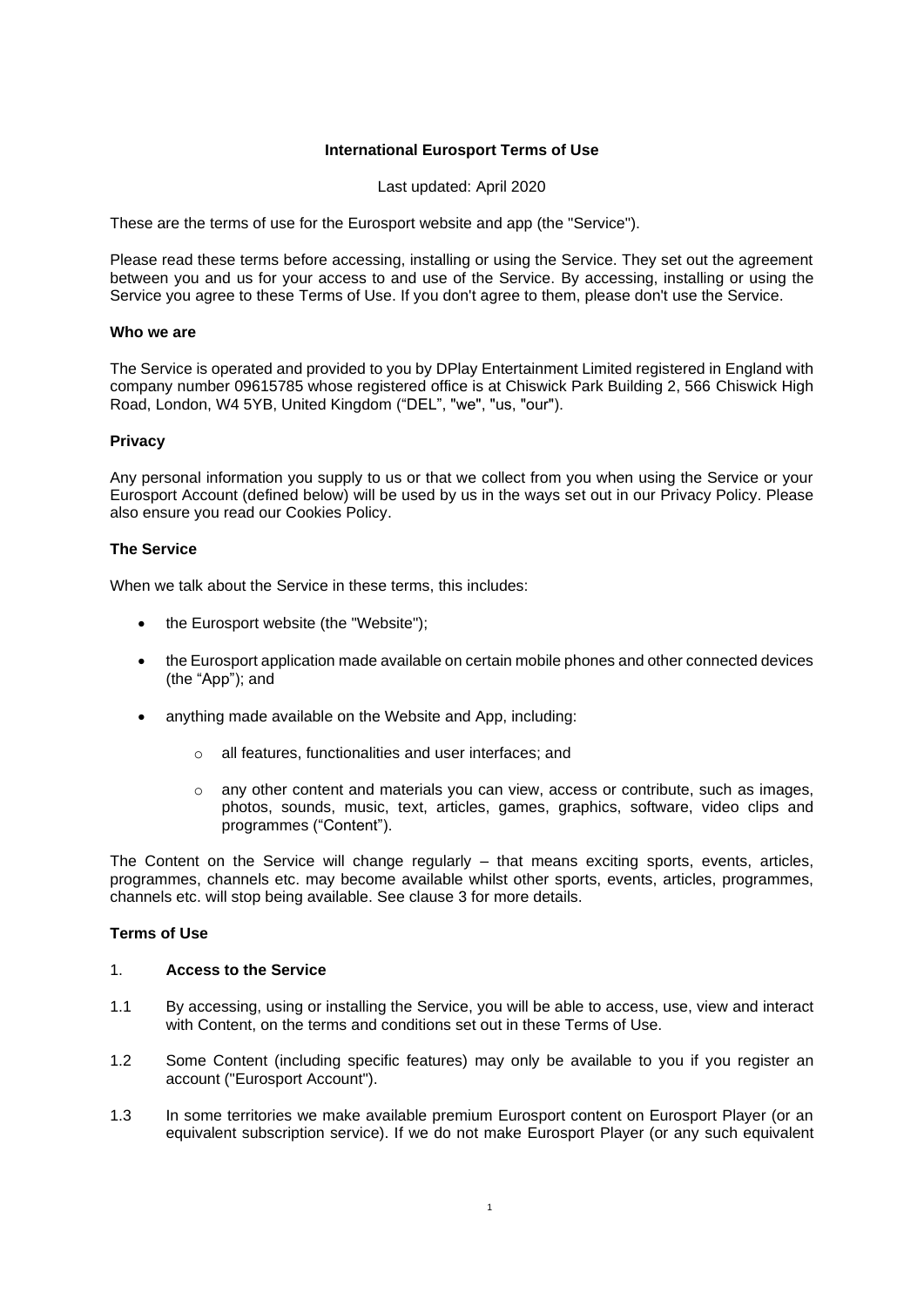subscription service) available in your territory, there may be certain premium Eurosport content which is not available to you on the Service.

1.4 You can sign up for a Eurosport Account if you are aged 16 or older.

## 2. **Your Eurosport Account**

- 2.1 When creating your Eurosport Account, you must provide true, accurate and complete information to us. You may be able to use an account you already hold with a third party platform or other partner to create a Eurosport Account, such as your login with a social media service.
- 2.2 You are responsible for your Eurosport Account username and password, for keeping them confidential, and for all activities that are carried out under them (including all access to and use of the Service through your Eurosport Account). We recommend that you do not reveal your username and password to any other person. You agree to notify us immediately if you become aware of or suspect any breach of security or unauthorised use of your password or username.

#### <span id="page-1-0"></span>3. **Content changes**

- 3.1 As we mentioned above when describing the Service, the Content will change regularly that means exciting sports, events, articles and programmes may become available whilst other sports, events, articles and programmes will stop being available.
- 3.2 The availability of Content may change for various reasons, such as where third party rightsholders withdraw or restrict our right to use that content on the Service, for legal or regulatory reasons or for other reasons beyond our reasonable control. We therefore have the right to add, change or withdraw Content at any time, with or without notice.
- 3.3 You should check the Website and App for details of the Content which is currently available on the Service.

### 4. **Changes to the Service**

- 4.1 We may make changes to, suspend or discontinue the Service (or any part of the Service) at any time without giving you any notice.
- 4.2 Such changes may be made (for example): when we have to remove certain features or functionality and/or stop allowing certain devices or platforms from being able to access the Service. We may also improve, update or enhance the Service from time to time.

### 5. **Cancellation**

5.1 You can stop using the Service and/or cancel your Eurosport Account at any time.

#### 6. **Device restrictions, supported devices and updates**

- 6.1 Availability and functionality of the Service and Content depends on the quality of your internet connection and device capabilities. As described in our Help Centre, some features of the Service may not be available on all devices or on all operating systems. Please visit the Help Centre to see the full list of supported devices and operating system requirements.
- 6.2 To get the best experience and to ensure the Service operates correctly, we recommend that you accept any updates to the Service as and when they become available. This may also require you to update your device operating system. As and when new operating systems and devices are released, we may over time stop supporting older versions. You should regularly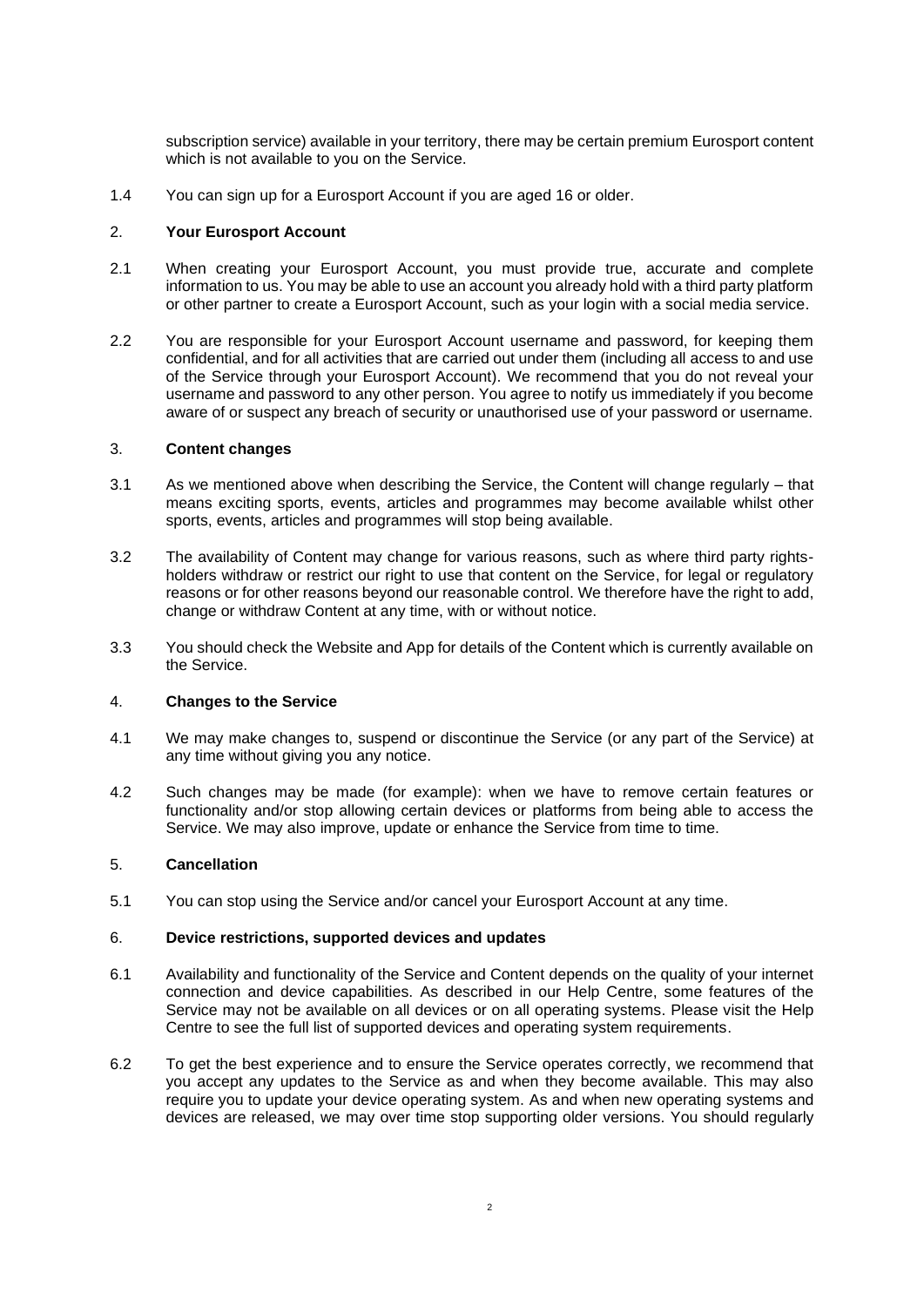check the Help Centre to see the full list of currently supported devices and operating system requirements.

6.3 Your use of any updates, modifications to, or replacement versions of the Service will be governed by these Terms of Use and any additional terms you agree to when you install such update, modification, or replacement version.

# 7. **Your data usage**

You are responsible for all internet access, mobile data or other charges incurred when using the Service. Remember that streaming and downloading audio-visual content such as videos and games can use up a lot of data.

# 8. **Ownership**

- 8.1 Content on the Service is either owned by or licensed to us, and is subject to copyright, trade mark rights, and other intellectual property rights of DEL or DEL's licensors and/or their group companies. You therefore have no intellectual property rights in, or to, any part of the Service, other than the right to use it in accordance with these Terms of Use.
- 8.2 You may not remove, alter or in any way tamper with any copyright notices or other proprietary markings included in the Service or any Content.
- 8.3 Any copying, access, transfer, public performance or communication to the public or other use of any part of the Service (including any Content) other than as expressly authorised by these Terms of Use shall constitute an infringement of our (or the owner's) intellectual property rights and a breach of these Terms of Use.
- 8.4 In the event of any such infringement, we, or one of our affiliated companies, may terminate the agreement with immediate effect, and block your access to the Service and/or terminate any Eurosport Account you may have and pursue any rights or remedies available to us.

### 9. **Your Content**

- 9.1 If you have a Eurosport Account, you may be able to interact with Content on the Service, including liking and sharing Content.
- 9.2 You agree that:
	- (a) you will not share, contribute or upload any Content that is defamatory, offensive, unlawful, otherwise objectionable, infringes the rights of anyone else or is in breach of these Terms of Use; and
	- (b) Content you submit to the Service will not contain any third party copyright material, or material that is subject to other third party proprietary rights (including rights of privacy or rights of publicity), unless you have a formal licence or permission from the rightful owner or are otherwise legally entitled to share the material in question.
- 9.3 We reserve the right (but shall have no obligation) to decide whether your Content complies with the requirements set out in these Terms of Use and may remove, modify or delete such Content, terminate or suspend your access for uploading Content and/or terminate or suspend your Eurosport Account without prior notice, on becoming aware of any violation of these Terms of Use.

## 10. **Your use of the Service**

10.1 You confirm that: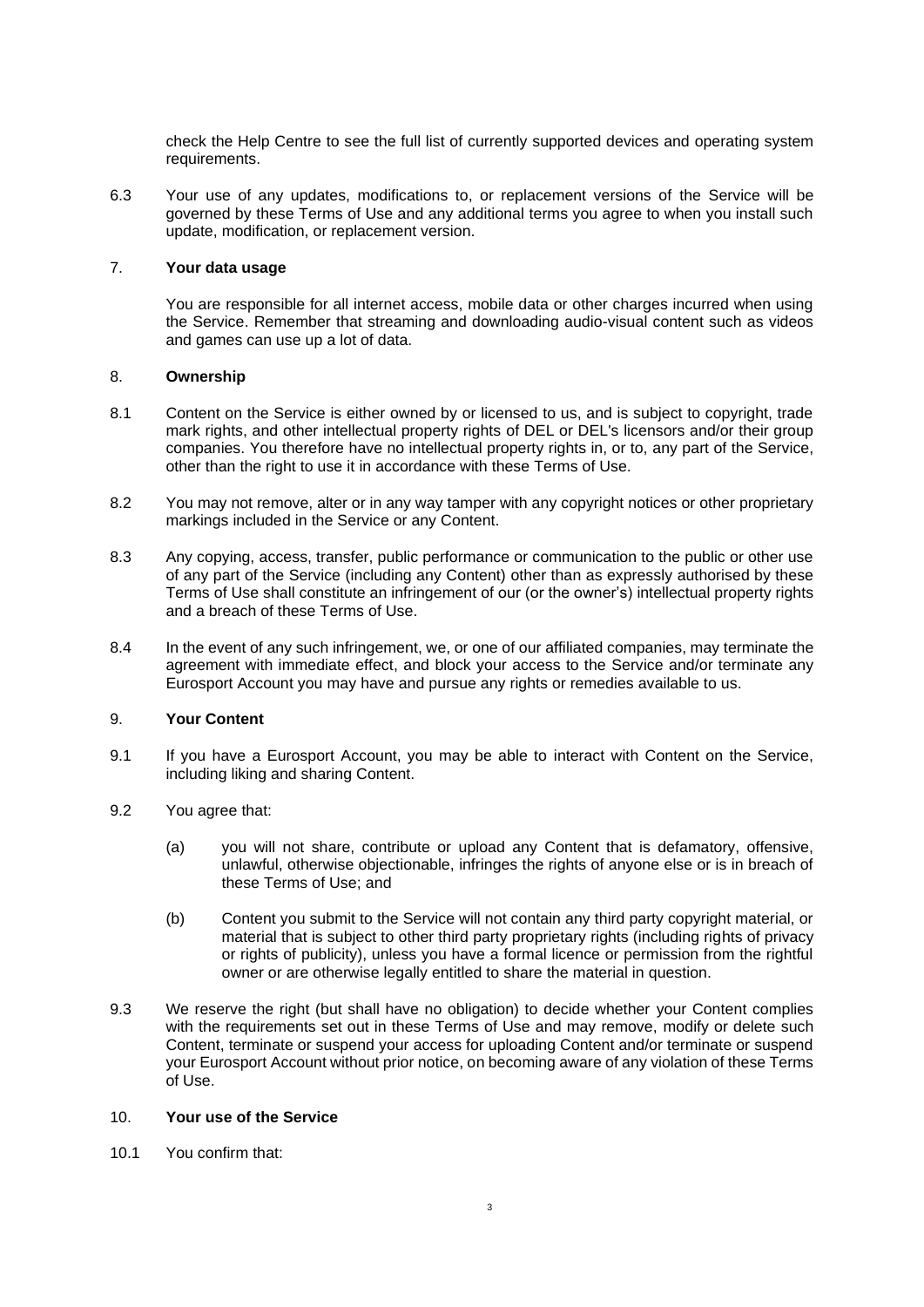- (a) you will at all times comply with these Terms of Use; and
- (b) you will not use the Service for any unlawful purpose or in a way which infringes the rights of anyone else, including any intellectual property rights.
- 10.2 You are permitted to use and view the Service for your personal and non-commercial use only. While you are using the Service, we grant you a limited, non-exclusive, non-transferable, licence to access the Content and stream, download, temporarily store and view the Content. The Content you can access on the Service will vary depending on whether or not you have a Eurosport Account. Except for the limited licence granted to you in these Terms of Use, no right, title or interest in the Service shall be transferred to you.
- 10.3 You must not, and must not allow third parties to:
	- (a) transmit, broadcast, display, perform, publish, license, offer for sale, make and/or distribute copies of any part of the Service for the benefit of any third party, or exhibit any of the Service in any public place;
	- (b) frame any item of Content or the Service, or incorporate any part of the Service into another website, application, online service or audiovisual service;
	- (c) access or view any part of the Service using a virtual proxy network;
	- (d) use your username and password to access your Eurosport Account without authorisation;
	- (e) attempt to alter, modify, reverse engineer, disassemble, decompile, transfer, exchange or translate the Service, unless you have a legal right to do so;
	- (f) remove, deactivate, degrade or thwart any of the content protections in the Service or the Content; or
	- (g) collect or harvest any personal data of any user of the Service (including any account name) or use any robot, bot, scraper, site search/retrieval application, proxy or other manual or automatic device, method, system or process to access, retrieve, index, "data mine", or in any way reproduce or circumvent the navigational structure or presentation of the Service or the Content.

### 11. **Ending your right to use the Service**

- 11.1 We can end our agreement with you (and consequently end your right to use the Service) at any time.
- 11.2 We may also immediately end or suspend your right to use all or any part of the Service if you have seriously breached these Terms of Use or if you are using any part of the Service fraudulently, illegally or in any manner other than for its intended purpose. We will tell you if we decide to end or suspend your right to use the Service. If what you have done can be put right we will give you a reasonable opportunity to do so.
- 11.3 If we end your rights to use the Service or your Eurosport Account you must stop all activities authorised by these Terms of Use, including your use of the Service.
- 11.4 We may decide to discontinue any part of the Service or (if applicable) any Eurosport Account at any time.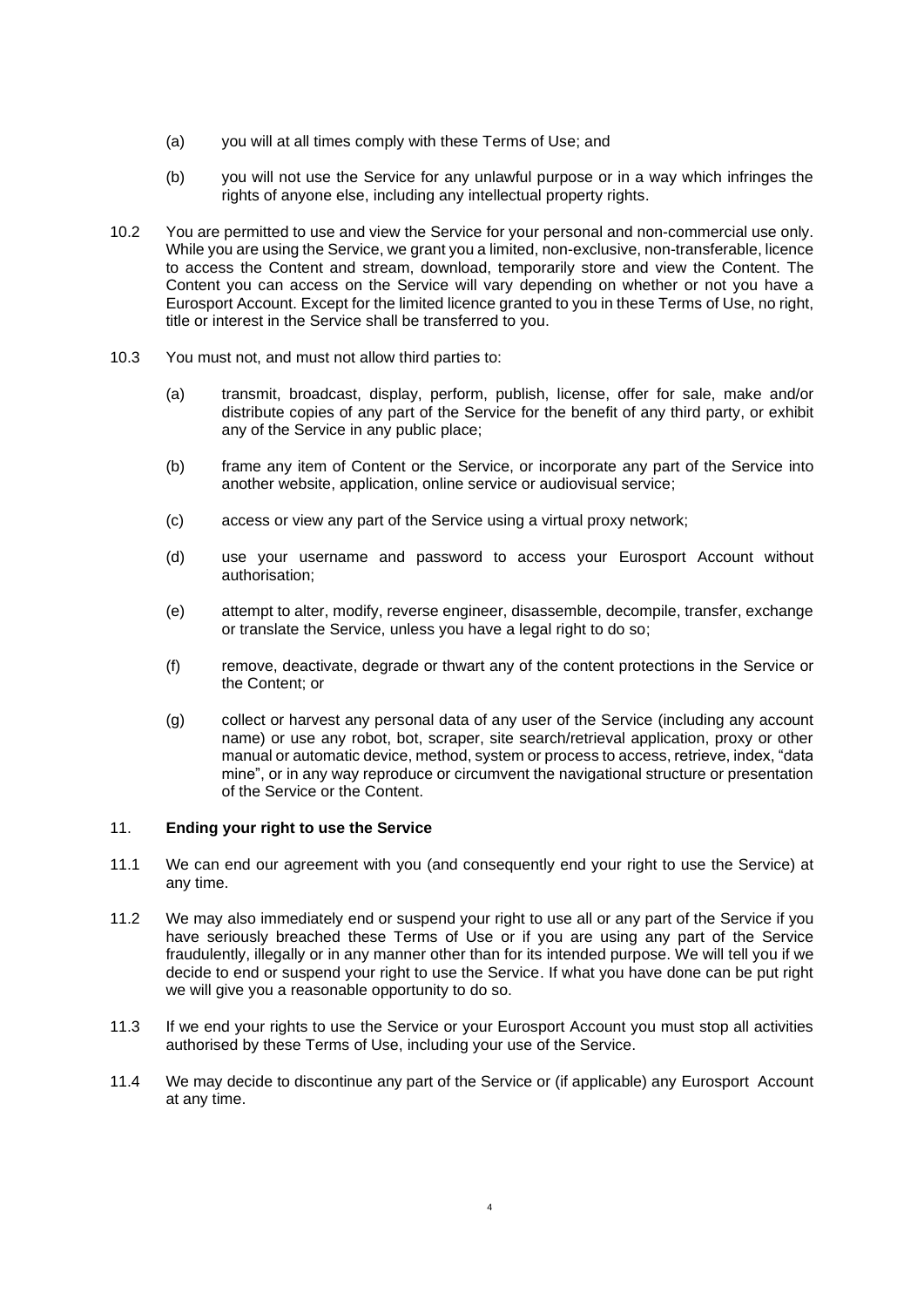### 12. **Our liability to you**

- <span id="page-4-0"></span>12.1 You have certain legal rights under the laws of your territory. Nothing in these Terms of Use is intended to affect these legal rights and we do not exclude our liability where we are not permitted to do so under the laws of your territory. For more information about your legal rights, contact your local consumer organisation.
- <span id="page-4-1"></span>12.2 We accept liability for death or personal injury caused by our negligence or that of our employees and agents. We are also liable for fraudulent misrepresentation, wilful or intentional misconduct or gross negligence by us or our employees or agents.
- 12.3 If we breach these Terms of Use we will only be liable for losses which are foreseeable. Losses are foreseeable where they are obvious, or both you and DEL knew they might happen at the time of you agreeing to these Terms of Use.
- 12.4 We are not responsible for:
	- (a) any use by you of the Service or Content which isn't authorised by us under these Terms of Use;
	- (b) any malfunction or interruption to the Service or Content due to circumstances outside of our control that prevent us from fulfilling our obligations to you, and that can be considered as a "force majeure event" pursuant to local law (where applicable). This could be due to things such as lightning, flood, severe weather, fire, explosion, terrorist activities, epidemic or pandemic, riots, war, anything done by a government or other public authority, or strikes or other industrial action, where such events are outside of our control;
	- (c) any lack of functionality or failure to provide any part of the Service or the Content, or any loss of content or data that is due to:
		- (i) your equipment, devices, operating system or internet connection (including malware, viruses or bugs originating from third parties or on any of your devices);
		- (ii) your failure to download any update or the most recent published version of the Service, or to meet the compatibility requirements; or
		- (iii) the consequences of you changing your equipment, device, operating system or internet connection;
	- (d) incompatibility of any part of the Service or Content with any other software or hardware (including any of your devices) as explained in our Help Centre; and
	- (e) actions of any third party not under our reasonable control, which may include device manufacturers or providers of a device operating system.
- 12.5 Apart from liability arising in the circumstances described in sections [12.1](#page-4-0) and [12.2](#page-4-1) (which is unlimited), to the fullest extent permitted under local law, in no event shall our total liability to you for all damages arising from your use of the Service or the Content exceed £50.00.
- 12.6 We can't guarantee that the Service or the Content will be entirely free from bugs or errors or that your access will be free from interruptions (for example there may be downtime for maintenance or updates or any power or server outages or other reasons outside our control), however where we are made aware of technical issues then we will always try to fix them.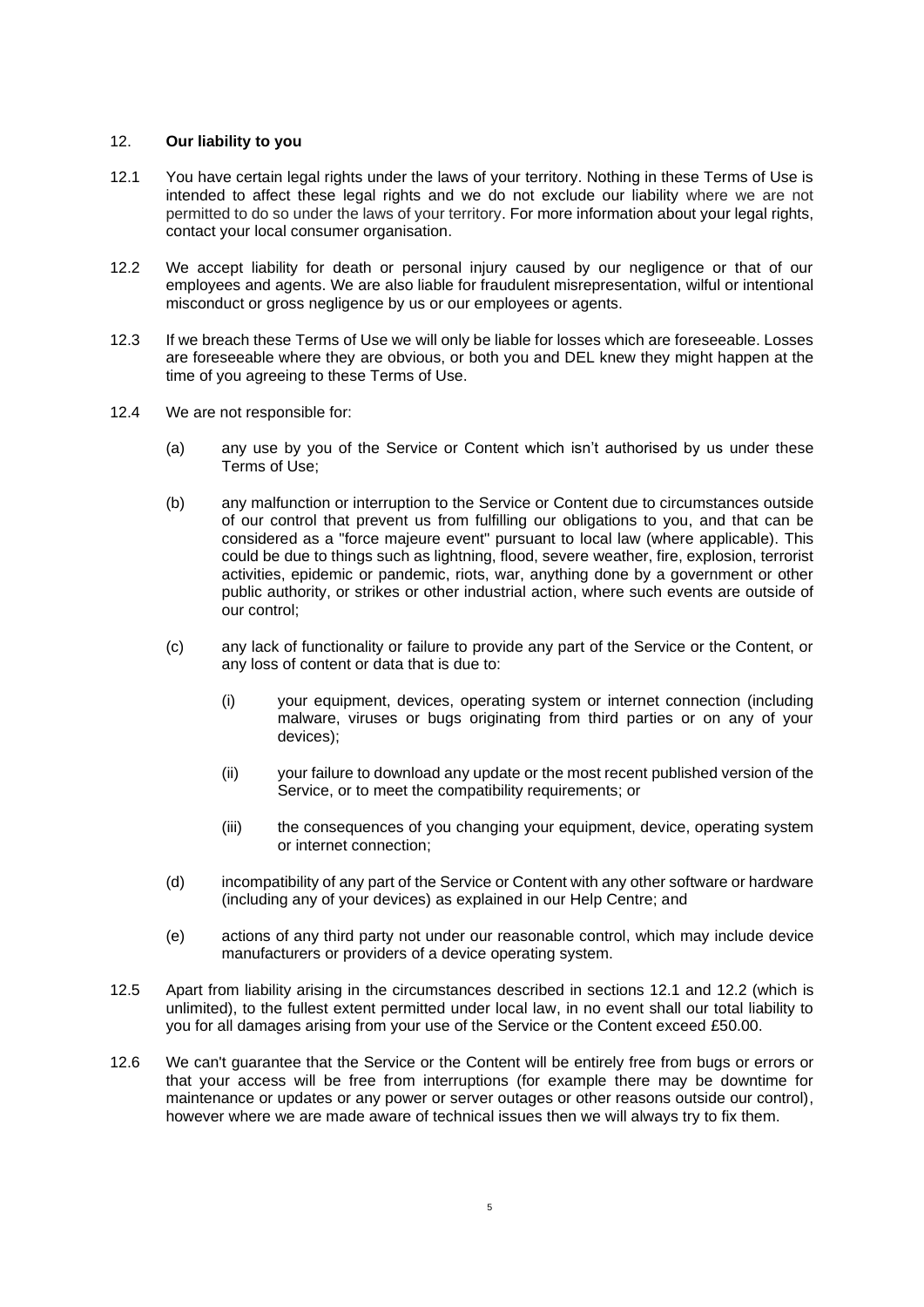## 13. **Advertising and third party websites**

- 13.1 The Service and Content may contain advertisements. To the extent provided by law, we are not liable to you for any reliance placed by you on the completeness, accuracy or existence of any advertising on the Service and Content, where such advertising is not under our control.
- 13.2 The Service may include hyperlinks to other web sites that are not owned or controlled by us.
	- (a) We have no control over, and assume no responsibility for, the availability, content, privacy policies, or practices of any third party websites.
	- (b) You acknowledge and agree that we will not be liable for any loss or damage which may be incurred by you as a result of the availability of those external third party sites or resources, or as a result of any reliance placed by you on the completeness, accuracy or existence of any advertising, products or other materials on, or available from, such websites or resources.
- 13.3 We encourage you to be aware when you leave the Service and to read the terms and conditions and privacy policy of each other website that you visit.

# 14. **Reporting Content**

If you see any Content on the Service you want to flag or report to us because, for example, you believe it infringes another person's intellectual property rights, please follow the instructions in our Help Centre.

### 15. **Changes to these Terms of Use**

- 15.1 We have the right to change these Terms of Use at any time for the following reasons:
	- (a) to improve the Terms of Use, to make our Terms of Use clearer or easier to understand or to have all our customers on the same Terms of Use;
	- (b) to comply with legal or regulatory requirements, such as mandatory laws that apply to us and our agreement with you, or where we are subject to a court order or judgment;
	- (c) to provide you with additional information about the Service,
	- (d) where we make changes to the Service in order to improve it, including where we expand the scope of the Service by adding additional features, functionality or Content;
	- (e) where we update the details or structure of products we offer on the Service;
	- (f) we intend to change the way we structure our Service or we reorganise the way we structure or run our business; or
	- (g) for security reasons, including where we introduce additional security checks or software to protect our Content or the Service.

In addition, we provide the Service on an ongoing basis and we cannot foresee what may change in the future. This means we may make changes or additions to these Terms of Use for reasons other than those set out above. Please check back from time to time to see if any changes have been made to these Terms of Use. If you do not agree to the modified Terms of Use you must stop using the Service. Your continued use of the Service will be deemed to constitute your acceptance to any such changes to these Terms of Use.